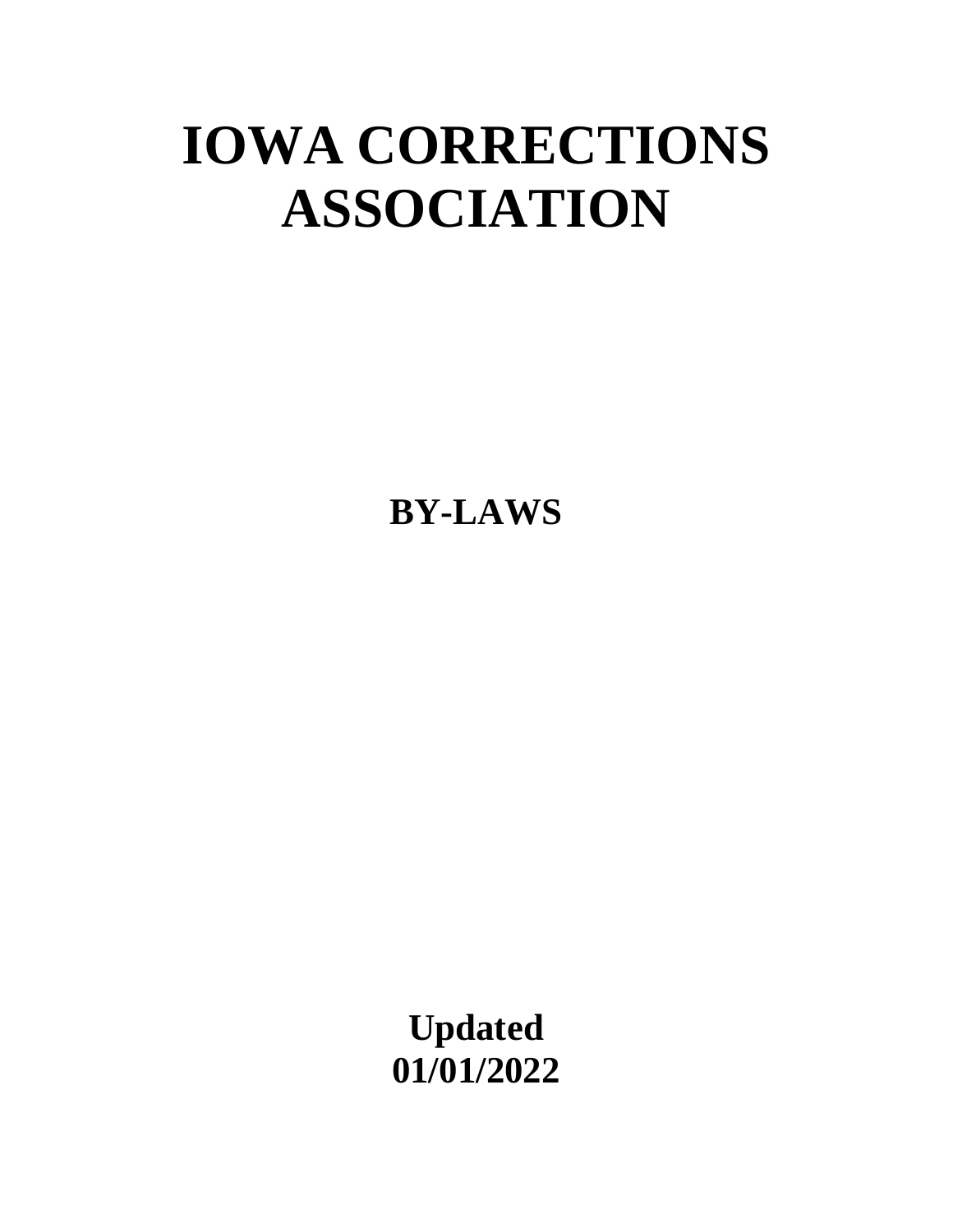# **ICA Bylaws**

# **Table of Contents**

| Section<br>$\bf{I}$ | <b>Topic</b><br><b>Articles of Incorporation</b>       | Page |           |
|---------------------|--------------------------------------------------------|------|-----------|
|                     |                                                        |      | $1 - 4$   |
| II.                 | <b>Association Bylaws</b>                              |      | $5 - 12$  |
| III.                | <b>Job Descriptions-Board of Directors</b>             |      | $13 - 16$ |
| IV.                 | <b>Job Descriptions – Committee Chairpersons</b>       |      | $17 - 23$ |
| V.                  | <b>Job Descriptions – Legislative Issues Committee</b> |      | $24 - 25$ |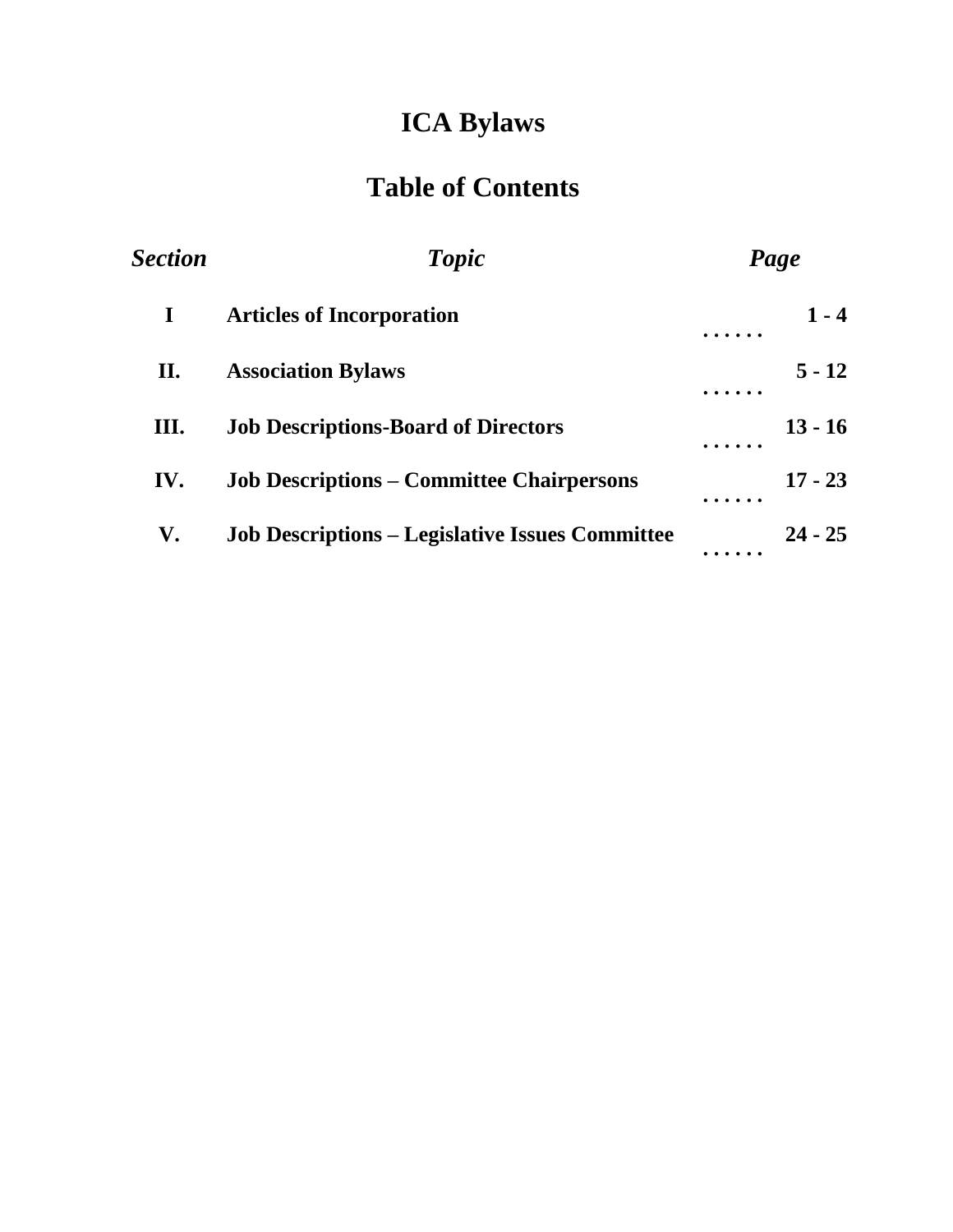# **ARTICLES OF INCORPORATION**

# **Article I**

- Section 1. The corporation shall be called the Iowa Corrections Association (ICA).
- Section 2. The Iowa Corrections Association is a non-profit corporation as defined in the Iowa Nonprofit Corporation Act, Chapter 504A of the Code of Iowa.

#### **Article II**

- Section 1. The address of the registered offices in the State of Iowa shall be North Central Correctional Facility, 313 Lanedale, Rockwell City, IA 50579.
- Section 2. Its registered agent at said address is Terra Barrett, Treasurer.

# **Article III**

- Section 1. This corporation is organized solely for the charitable and educational purposes within the meaning of Section 501(C)(3) of the Internal Revenue Code more specifically set forth as follows:
	- a. To provide an organization representative of public and private agencies and those individuals engaged in work related to the field of corrections.
	- b. To provide a forum for the discussion of statewide corrections problems and to promote the Association as a medium for problem solving through which members may pool their resources to meet challenges beyond individual capabilities.
	- c. To strengthen and increase the recognition of corrections as a profession and to contribute to professionalism within the field of corrections.
	- d. To provide technical advice or assistance on request for promotion of positive changes in those laws governing the criminal justice system and the correctional process and to assist in interpreting corrections legislation.
	- e. To provide activities and information which will foster interest in all areas of corrections to include: correctional institutions; facilities for juveniles; and juvenile and adult non-institutional services including pre-trial programs, probation, parole, community residential centers and pertinent ancillary services and programs.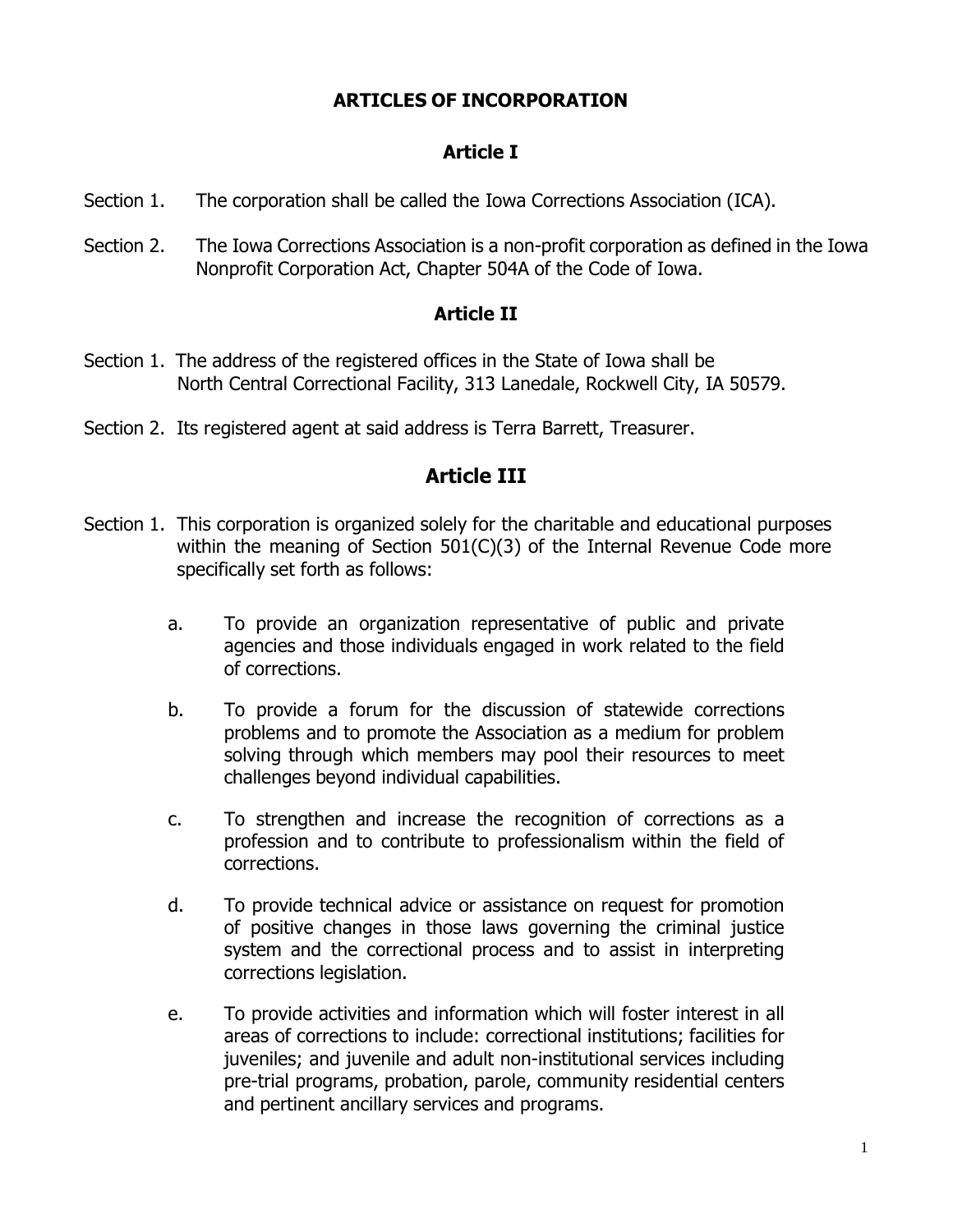- f. To promote the coordination of correctional organizations, agencies, programs and services for the purpose of reducing the fragmentation and duplication of effort while increasing the efficiency of correctional services on a statewide basis.
- g. To assist correctional programs in striving for both state and national accreditation.
- h. To promote Iowa standards relating to services, facilities, and management within the criminal justice fields.
- i. To foster the acceptance of standards of conduct and a code of ethics for professional members within the field of corrections.
- j. To assist in the development of or sponsorship of correctional conferences, congresses, institutes, forums, seminars and other meetings on the national, regional, state and local levels.
- k. To help secure effective citizen and legislative support for prevention, control and remediation of crime and delinquency.
- Section 2. No substantial part of the activities of the Association shall be the carrying on of propaganda or otherwise attempting to influence legislation, and the Association shall not participate in (including the publication or distribution of statements) any political campaign on behalf of any candidate for public office.
- Section 3. Notwithstanding any other provisions of these articles, the Association shall not carry on any other activities not permitted to be carried on (a) by a corporation exempt from Federal Income Tax under Section 501(C)(3) of the Internal Revenue Code of 1954 (or the corresponding provision of any future United States Internal Revenue Law) or (b) by a corporation, contributions to which are deductible under Section 170(c)(2) of the Internal Revenue Code of 1954 (or the corresponding provision of any future United States Internal Revenue Law).

# **Article IV**

The Association shall be governed by the Board of Directors elected in accordance with the Association By-laws.

# **Article V**

Section 1. Individuals shall be admitted to membership in the Association as provided by the By-laws.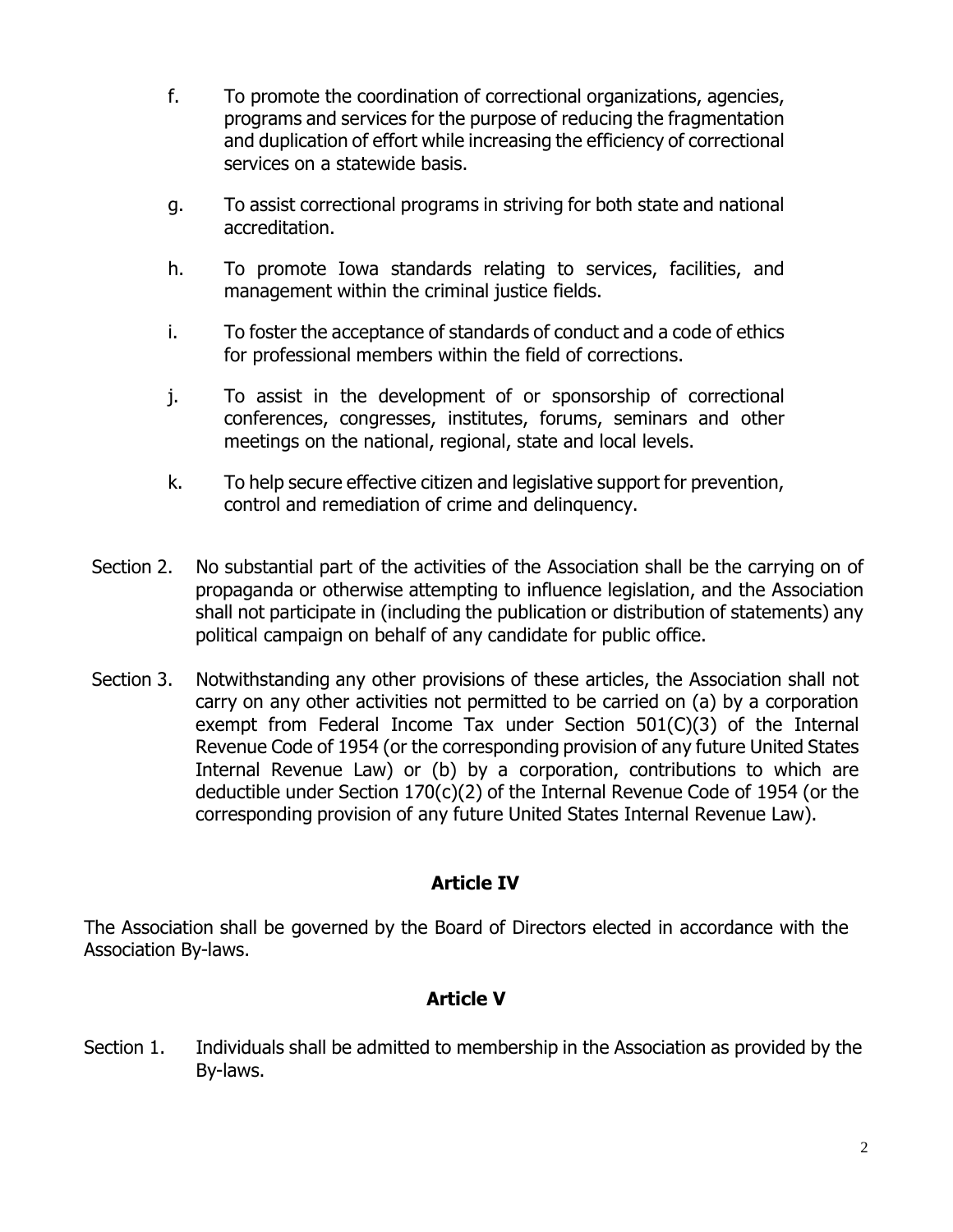Section 2. Membership shall be available to individuals regardless of race, creed, color, or sex, religion, sexual orientation, national origin, age or physical/mental disability.

# **Article VI**

No part of the earnings of the Association shall inure to the benefit of or be distributed to its members, Board of Directors or other private person, except that the Association shall be authorized and empowered to pay reasonable compensation for services rendered and to make payments and distributions in furtherance of the purposes set forth in Article III of the Articles of Incorporation.

# **Article VII**

The business affairs and the programs of the Association shall be conducted on a nondiscriminatory basis.

# **Article VIII**

These Articles of Incorporation may be amended at any meeting of the Members of the Association, a quorum being present, by an affirmative vote of two-thirds of those Members present, provided the Members have been given written notice of the amendment by the Secretary one month in advance of this meeting.

# **Article IX**

Upon dissolution of the Association, the Board of Directors shall, after paying or making provisions for payment of all of the liabilities of the Association, dispose of all the assets of the Association exclusively for the purposes of the Association in such manner, or to such organization or organizations organized and operated exclusively for charitable, educational, religious or scientific purposes as shall at the time qualify as an exempt organization or organizations under Section 501(C)(3) of the Internal Revenue Code of 1954 (or the corresponding provision of any future United States Internal Revenue Law), as the Board of Directors shall determine. Any such assets not so disposed of shall be disposed of by the Court of Common Pleas of the county in which the principal office of the corporation is then located, exclusively for such purposes or to such organization or organizations as said Court shall determine which are organized and operated exclusively for such purposes.

4/89 Reviewed March 1995 Revised May 2007 Revised October 2012 Revised February 2013 Revised July 1, 2015 Revised July 1, 2021 Reviewed December, 2021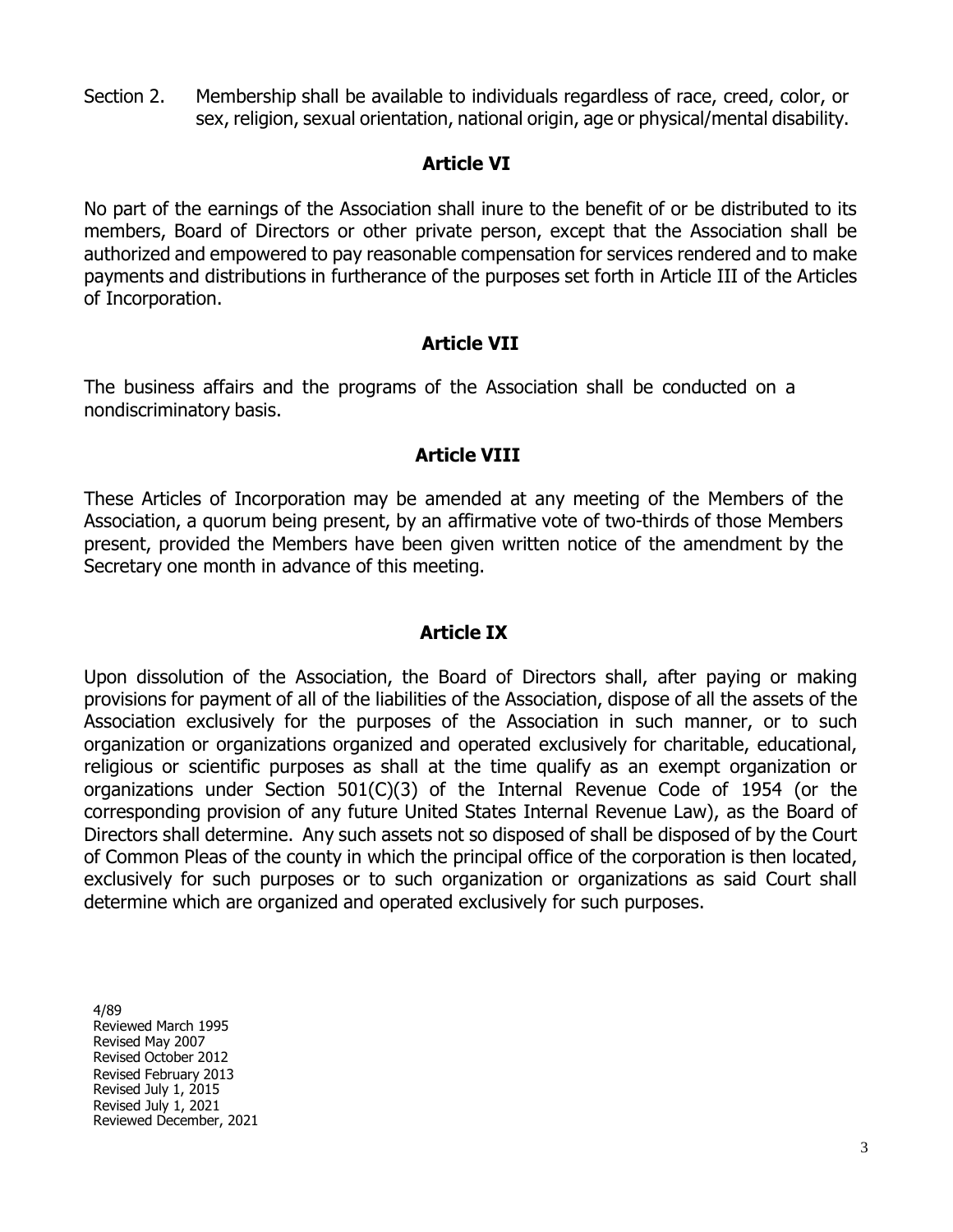#### **ASSOCIATION BY-LAWS**

#### **Article I**

- Section 1. The Board of Directors has sole authority for the use of the Association name and/or logo in conjunction with or in sponsorship of any event, program, conference or product.
- Section 2. The Board of Directors shall establish, maintain and execute policies and procedures that strictly adhere to the Iowa Nonprofit Corporation Act, Chapter 504A of the Iowa Code.

#### **Article II**

- Section 1. The Board of Directors shall maintain an up to date filing of the Registered Office address and Registered Agent of the Association with the Secretary of State and with the County Recorder in the county where the registered office is located, in accordance with the Iowa Nonprofit Corporations Act, Chapter 504A of the Code of Iowa.
- Section 2. The President of the Association shall designate the principal office of the Association upon taking office and all correspondence during the course of the President's term shall be directed to that address.

#### **Article III**

- Section 1. The Board of Directors shall establish, maintain and execute policies and procedures that strictly adhere to Section 501(C)(3) of the Internal Revenue Code (or the corresponding provisions of any future United States Internal Revenue Law).
- Section 2. The Board of Directors shall develop job descriptions, assign duties and designate expenditures for the furtherance of the purposes of the Association.
- Section 3. The Board of Directors, and standing committee chairs or ad hoc committees appointed by the President and approved by the Board of Directors, shall conduct research, develop training, develop legislative recommendations, provide technical advice, disseminate information, coordinate activities and provide planning to and for the Association.
- Section 4. The Board of Directors shall provide information and/or make recommendations to the Membership regarding policies, procedures, affiliations and activities, proposed or developed, for the furtherance of the purposes of the Association.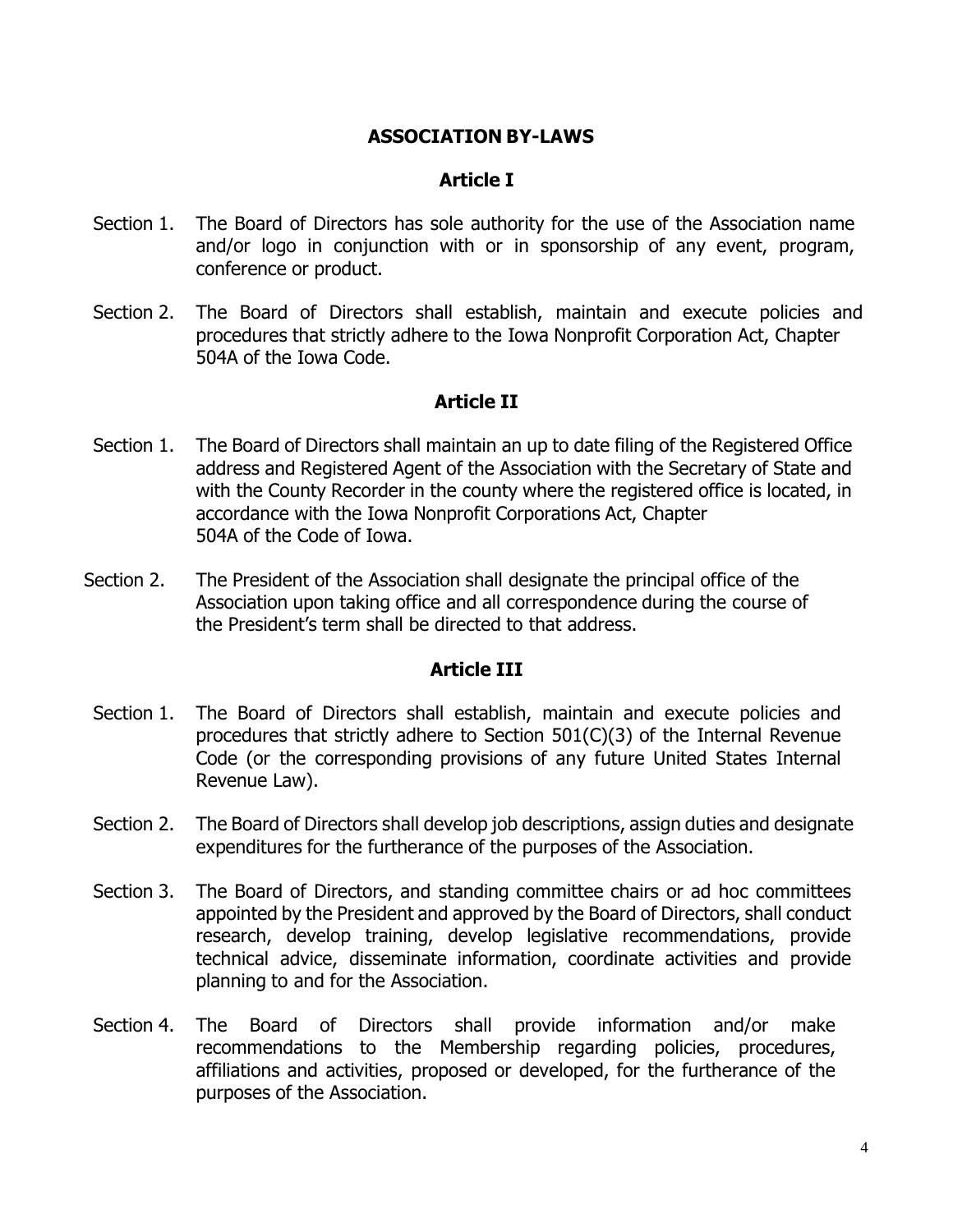# **Article IV**

- Section 1. The Board of Directors shall consist of the President, President-Elect, Vice-President, Treasurer, Secretary and six (6) At-Large Members.
	- a. All Members of the Board of Directors shall be Members in good standing of the Association.
	- b. The terms of the office of the Board of Directors shall be from July 1 through June 30.
	- c. The Officers of the Board of Directors shall serve two (2) year terms.
	- d. The At-Large Members shall serve for two (2) years with three (3) members being elected annually.
	- e. The President-Elect, Vice-President and Secretary shall be elected in even years. The Treasurer shall be elected in odd years.
- Section 2. The Board of Directors shall be elected by a vote of the Membership conducted in conjunction with the annual spring meeting.
	- a. The Nominations/**Elections** Committee shall solicit candidates to run for the Board of Directors and prepare the ballot to be presented to the Membership of the Association.
	- b. All members of the Association shall be mailed or emailed a ballot no less than thirty (30) days prior to the annual spring meeting.
	- c. No nominations shall be accepted from the floor at the Association meeting, but Members retain the option on writing in candidates of their choice.
	- d. The ballot may be cast at the annual spring meeting, by mail or by on-line balloting, as long as the returned ballot is postmarked no later than seven (7) days prior to the start of the annual spring meeting.
	- e. Procedures for counting ballots shall be established by the Nominations/Elections Committee in accordance with the procedures outlined in Robert's Rules of Order, Newly Revised.
	- f. A plurality of votes cast shall elect a candidate.
	- g. In the event of a tie, the Board of Directors shall select one of the persons by secret ballot at a meeting prior to the announcement of the election results.
	- h. When the results of the election are determined, they will be presented to the President for immediate announcement and/or posting.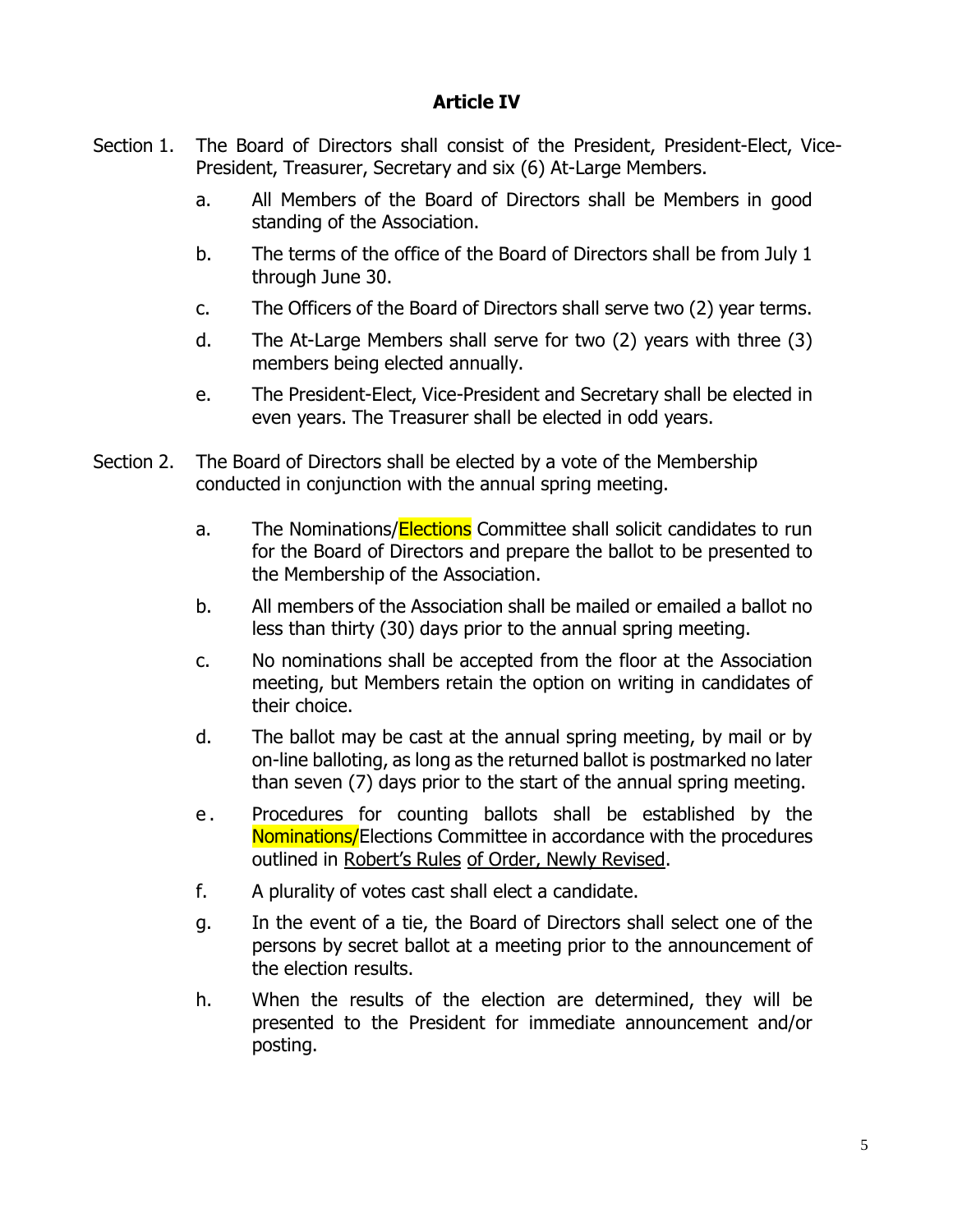- Section 3. The Board of Directors shall maintain a full complement of Officers and At-Large Members.
	- a. A Board of Directors Member may resign at any time by giving written notice to the President of the Association.
	- b. If any Board of Directors Member fails to attend two (2) consecutive meetings without being excused by the President for good cause, he/she may be terminated as a Member of the Board of Directors by written notification by the Board.
	- c. In the event of a vacancy in the office of President, the President-Elect shall inherit that office for the unexpired term and shall remain in that office for the remainder of their term.
	- d. In the event of a vacancy in the office of the President-Elect, the Vice- President shall have the powers and duties of the President-Elect. An election for the office of President shall occur at the time of the next general election as provided in Section 2 of this By-Law.
	- e. In the event of a vacancy in the offices of Vice-President, Secretary, Treasurer, or among the At-Large Members, the President shall recommend a replacement for this position to the Board of Directors, who shall vote to approve/deny this appointment. In the event of a tie between the two individuals, the Board of Directors shall select one of the persons by secret ballot at the next scheduled meeting.
- Section 4. The Board of Directors shall manage the property and affairs of the Association and shall transact any business of the Association in the interim between meetings of the Association.
	- a. The President shall serve as the Chairperson of the Board of Directors, preside at all meetings of the Association, act as the Association representative to affiliate organizations, evaluate, propose and appoint standing committee chairs and ad hoc committees to the Board of Directors for approval and execute such other duties and responsibilities as designated in the job description approved by the Board of Directors.
	- b. The President-Elect shall have the powers and duties of the President in the absence or disability of the President, shall assume the office of the President upon the expiration of the President's term of office and shall execute such other duties and responsibilities as designated in the job description approved by the Board of Directors.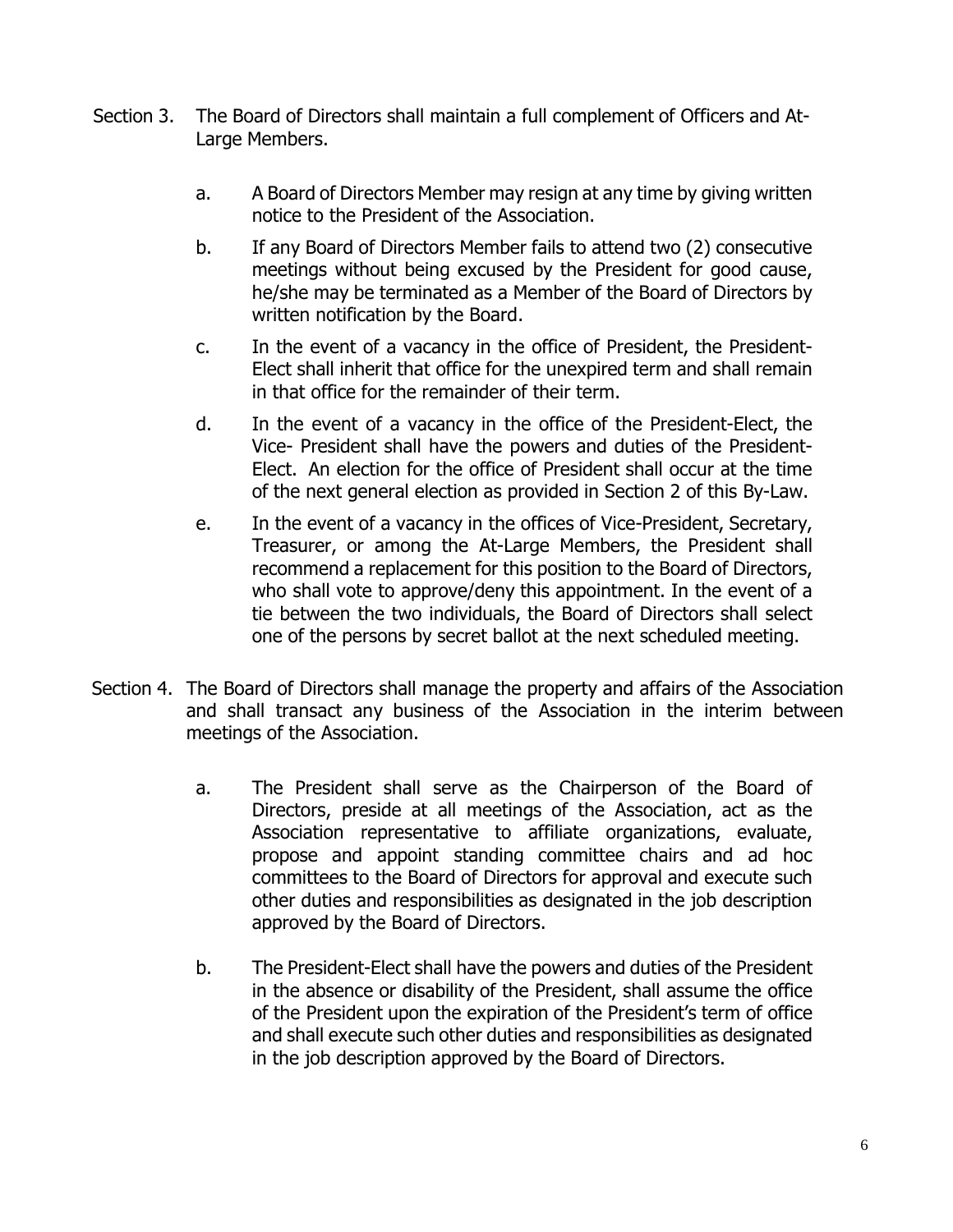- c. The Vice-President shall have the power and duties of the President-Elect in the absence or disability of the President-Elect, assure that the By-Laws of the Association are current and amended in compliance with Article VIII, and execute such other duties and responsibilities as designated in the job description approved by the Board of Directors.
- d. The Secretary shall be responsible for all records of the Association, take and prepare minutes of Board of Directors and Association meetings, and execute such other duties and responsibilities as designated in the job description approved by the Board of Directors.
- e. The Treasurer shall be responsible for all financial records of the Association, and execute such other duties and responsibilities as designated in the job description approved by the Board of Directors.
- f. The At-Large Members shall serve as liaisons between the Board of Directors, the Membership, and standing and ad hoc committees; assist in communication and fiscal monitoring, and execute such other duties and responsibilities as designated in the job description approved by the Board of Directors.
- Section 5. The Board of Directors shall meet no less than once quarterly at a time and place determined by the President or by no less than one-third of the Board of Directors.
	- a. Notice of each meeting shall be given to the members of the Board of Directors not less than fourteen (14) days prior to the date of the meeting.
	- b. The Board of Directors meetings, except those meetings or parts of meetings designated as "executive sessions" by a quorum of the Board of Directors, shall be open to the Membership of the Association and to the public.
- Section 6. The Board of Directors shall set the dues of the Association for each category of membership and is authorized to adopt, modify and revoke such rules and regulations as it may deem necessary and appropriate with reference to the admission and classification of Members, provided that such rules and regulations are in accordance with the Iowa Corrections Association and shall not be effective until they have been ratified at the next meeting of the Members of the Association. These fees shall provide membership and privileges in the Iowa Corrections Association.
- Section 7. The Board of Directors shall have a quorum, consisting of not less than one third of the qualified members, prior to conducting business at any scheduled meeting.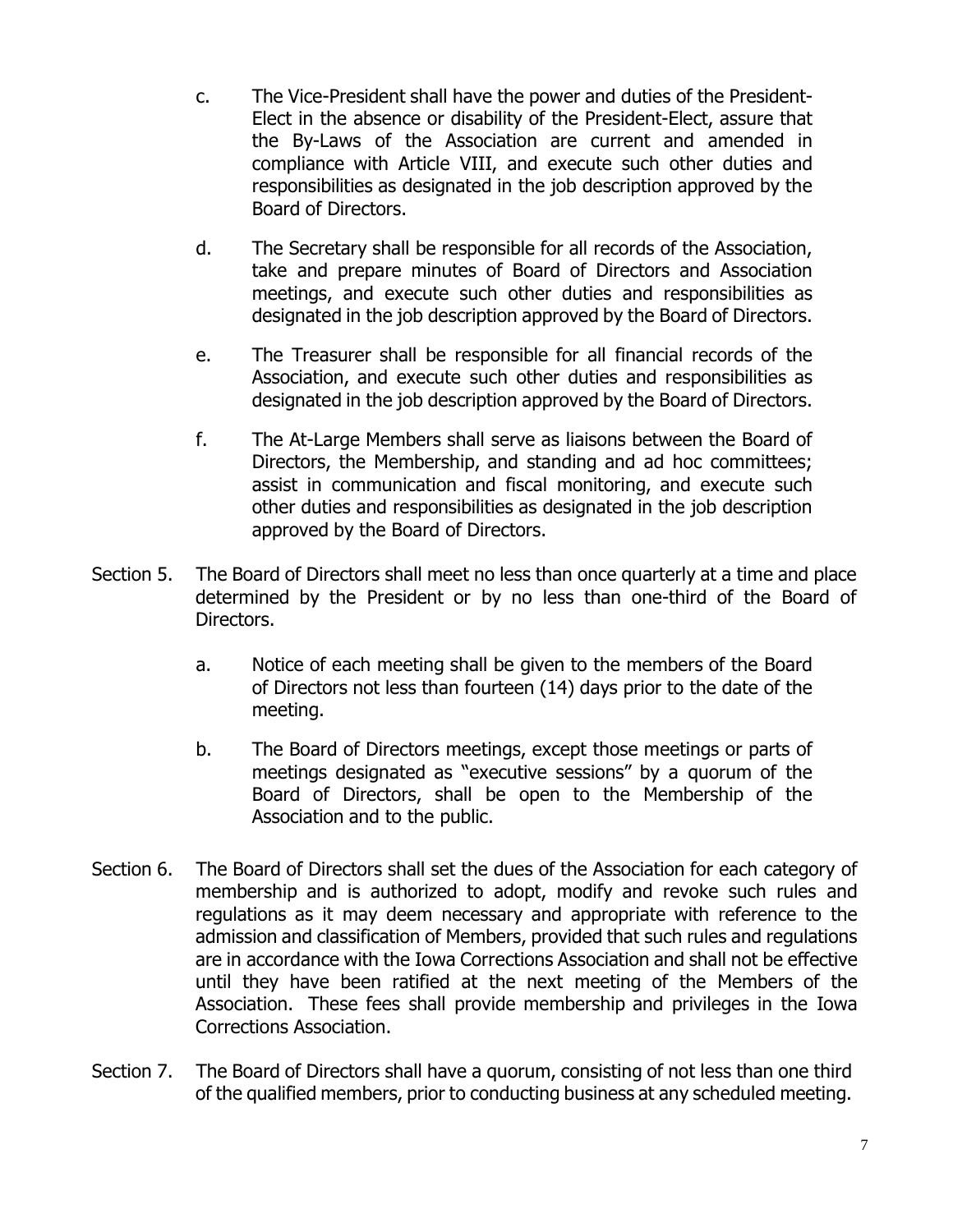# **Article V**

- Section 1. An individual shall be considered a Member in good standing, in the appropriate designated classification, when dues are up-to-date and the member is in compliance with any established ICA rules or regulations.
- Section 2. Types of Membership: The Board of Directors shall designate membership categories.
- Section 3. Maintenance of Membership: The Board of Directors shall have the power and responsibility to terminate the membership of an Association Member for nonpayment of dues or for behavior that conflicts with the Association by- laws.
- Section 4. Membership Fees: There shall be a fee approved by the Board of Directors per calendar year for each category of membership.
- Section 5. A Member in good standing shall be entitled to one vote on each matter submitted to a vote of the Membership at scheduled meetings or, when allowed, through mail or online balloting.
- Section 6. Only persons who are members in good standing, may serve on the Board of Directors, standing or ad hoc committees or on projects directed by the Board of Directors.

# **Article VI**

- Section 1. The fiscal year of the Association shall be from July 1 to June 30.
- Section 2. All funds of the Association not otherwise employed shall be deposited to the credit of the Association in such bank, trust companies or other depositories as the Board of Directors may designate.
- Section 3. The Board of Directors shall establish fiscal procedures to ensure accuracy and accountability in the conduct of the Association's business affairs.
- Section 4. A committee appointed by the Board of Directors shall conduct an audit of the Association financial records at the end of each fiscal year.
- Section 5. The Treasurer shall provide financial reports to the Board of Directors and the Membership at all Association meetings and at such other times as are designated by the Board of Directors.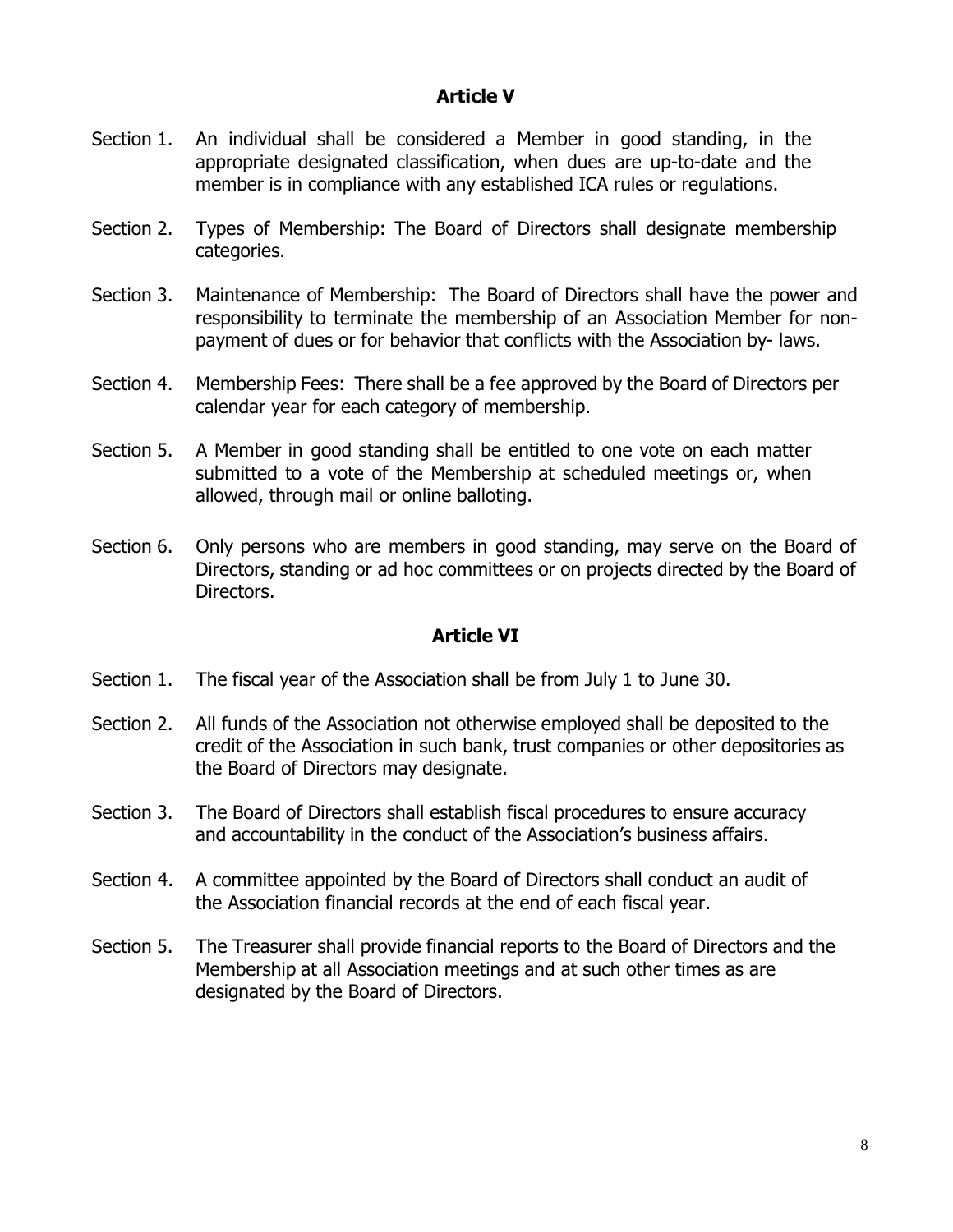# **Article VII**

- Section 1. The Association shall hold an annual meeting within the State of Iowa, to be known as the Spring Conference, at such time as the Board of Directors shall designate, and such other meetings as the Board of Directors deems necessary and appropriate.
- Section 2. The Association may send member(s) to National Conferences each year. Expenses may be defrayed by the Association if funds are available.
- Section 3. The Members of the Association shall be notified of the annual meeting and other scheduled meetings at the direction of the President or Board of Directors at least two weeks prior to the meeting.
- Section 4. When notice has been sent to all known and qualified Members that a meeting has been set for a specific time and place, all those present and entitled to vote but not less than ten percent of the Membership, shall constitute a quorum for the purpose of conducting business.
- Section 5. The rules contained in the current edition of Robert's Rules of Order, Newly Revised, shall govern the Association where applicable, provided they are not inconsistent with the Articles of Incorporation, the By-Laws or any special rules of order the Association may adopt.
	- a. The President shall, with the approval of the Board of Directors, appoint an Association Member familiar with Robert's Rules of Order, Newly Revised, as Parliamentarian.
	- b. The Parliamentarian shall advise and direct the President and membership in the conduct of Association meetings.

# **Article VIII**

- Section 1. The Board of Directors may propose changes in the Articles of Incorporation and shall make recommendations to the Membership regarding proposed amendments to the Articles of Incorporation.
- Section 2. Members of the Association may seek amendment of the Articles of Incorporation by submitting a petition, signed by no less than ten percent of the qualified Membership, to the Board of Directors, stating the requested amendment(s) and asking for a vote of the Membership.
- Section 3. The Board of Directors shall present their recommended amendments or properly petitioned amendments of the Articles of Incorporation to the Membership for a vote as required by the Articles of Incorporation.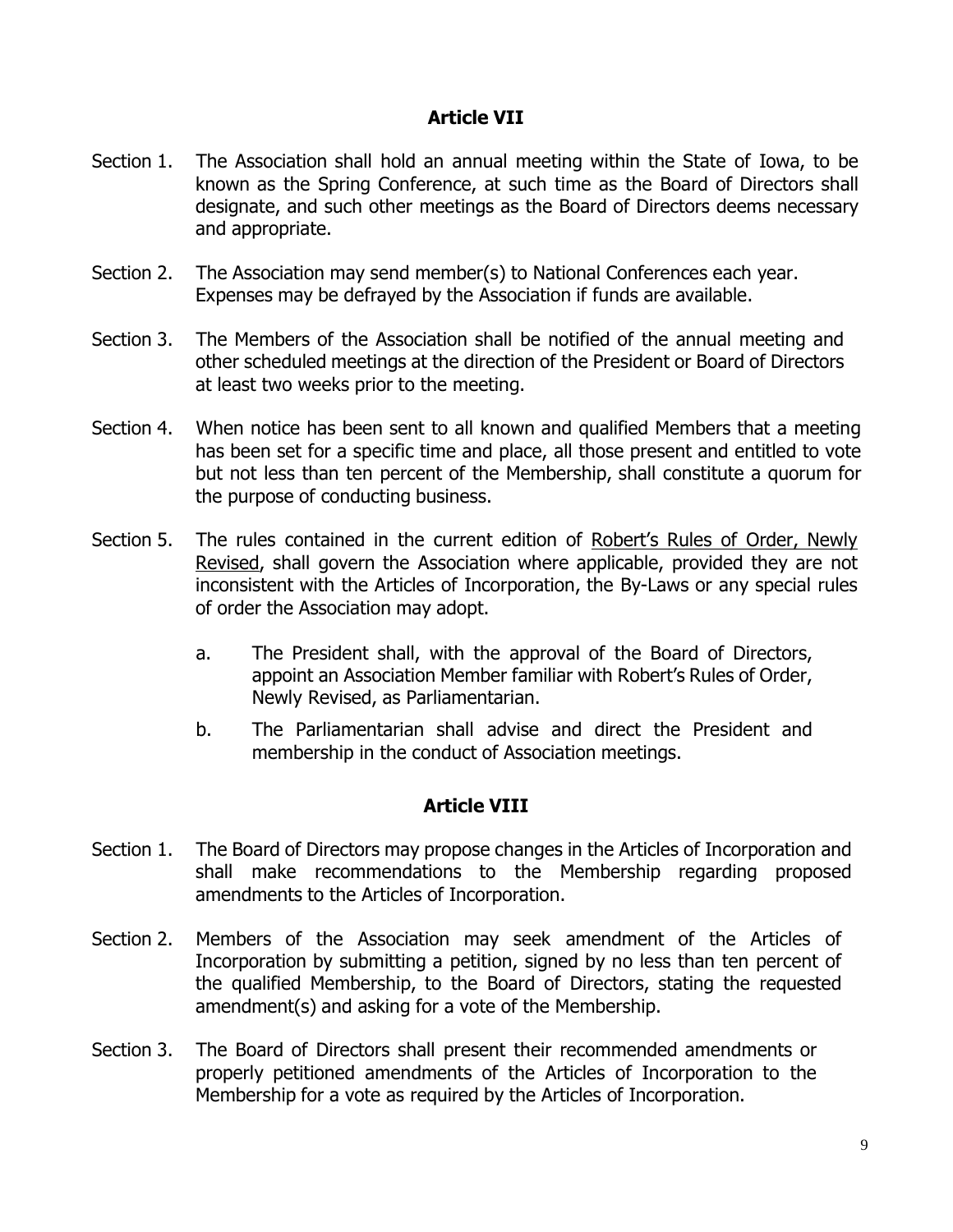- Section 4. The By-Laws may be amended at any meeting of the Association provided that: the proposed amendment has been sent to all qualified Members at least two weeks prior to the meeting, a quorum is present, and an affirmative vote of twothirds of those present is attained.
- Section 5. The Board of Directors may propose amendments to the By-Laws and shall make recommendations to the Membership regarding proposed amendments to the By-Laws.
- Section 6. Members of the Association may seek amendment of the By-Laws by submitting a petition, signed by no less than ten percent of the qualified Membership, to the Board of Directors, stating the requested amendment(s) and asking for a vote of the Membership.
- Section 7. The Board of Directors shall present their recommended amendments or properly petitioned amendments of the By-Laws to the Membership for a vote as required in Section 4 of this By-Law.

# **Article IX**

- Section 1. The Board of Directors shall post, present and/or distribute an annual report at the Annual Meeting of the Association and online, consisting of:
	- a. Assets and liabilities, including trust funds,
	- b. Principle changes in the assets and liabilities, including trust funds, for the preceding year,
	- c. Revenue and receipts, both general and restricted purpose, for the preceding year,
	- d. Expenses and disbursements, both general and restricted purpose, for the preceding year,
	- e. Number of members, including increases and decreases from the preceding year,
	- f. Statement of the place where the names and addresses of the current members may be found.
- Section 2. The Treasurer of the Association shall file an annual report with the Secretary of State as required by the Iowa Nonprofit Corporation Act, Chapter 504A of the Code of Iowa.

Reviewed December, 2021;Revised July 2021; revised February, 2013; revised October 2012; Revised May, 2007; Reviewed March 1995; April, 1989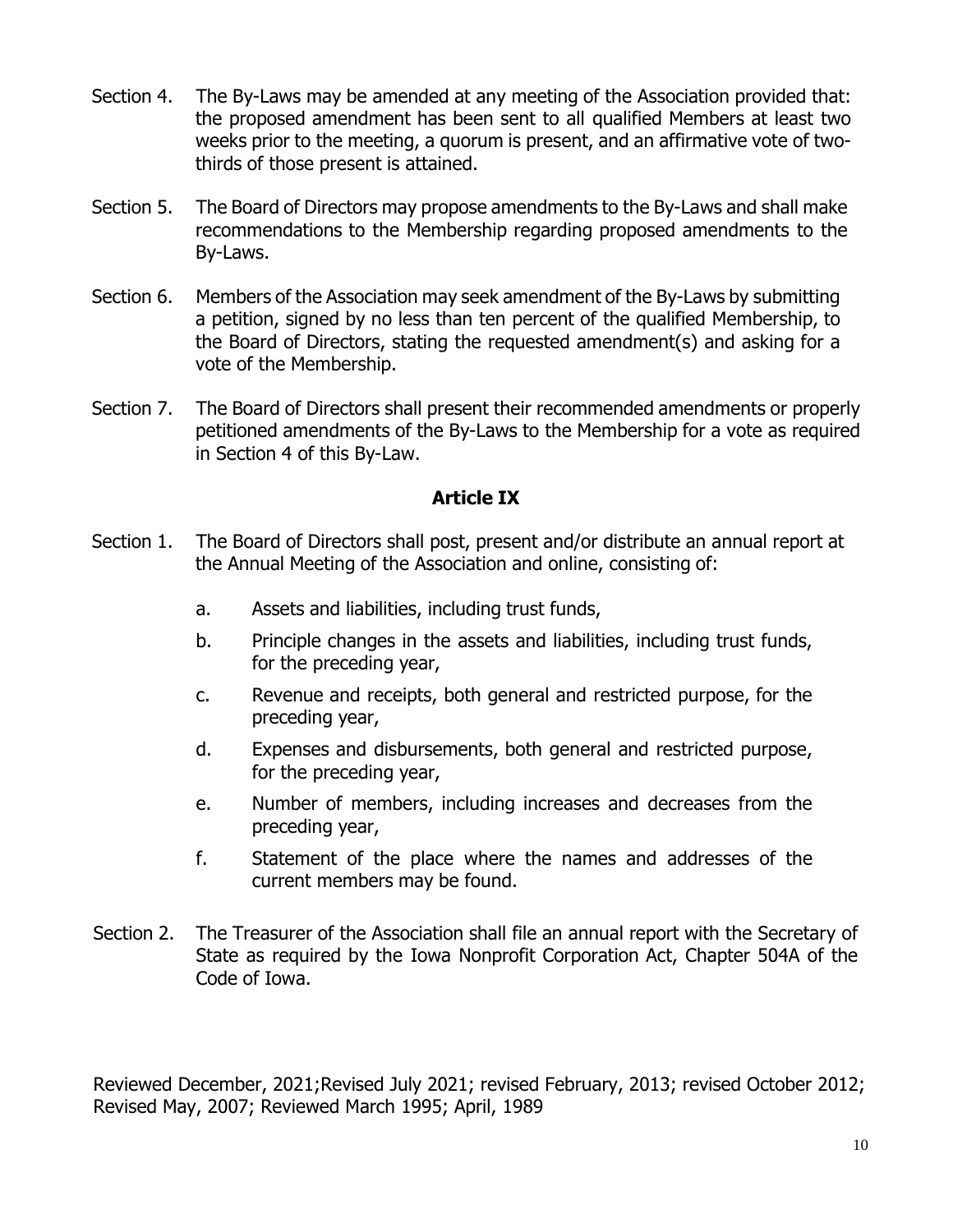# **Job Description**

# **BOARD OF DIRECTORS**

Pursuant to Article IV of the ICA By-laws, all Officers shall comply with Section 1, Section 2, Section 3, Section 4, Section 5, Section 6 and Section 7.

# **ACCOUNTABILITY**

Generally, the **President, President-Elect, Vice President, Secretary, Treasurer,** and **At-Large Members** are accountable to their constituency, the membership of the Association, for the responsible operation of said Association, as outlined in the By-laws. Pursuant to Article VII, Section 4, the Parliamentarian is not necessarily an elected board member or officer. The position is an appointment by the President, upon approval of the board. Said position should also be in compliance with the By-laws and held by an individual knowledgeable of Robert's Rules of Order, Newly Revised.

#### 1. The **President** shall:

- a. Prepare an agenda in coordination with the Board of Directors and membership and have same personally, or by the secretary, forwarded in a timely fashion prior to any scheduled meeting of the Board of Directors, or general business meeting of the membership;
- b. Appoint, in coordination with the Board of Directors, liaison persons from the Board to each standing and acting committee of the Association;
- c. Delegate responsibilities to Board members, as well as the membership, at the direction of the Board;
- d. Serve as a liaison to local, state and national organizations;
- e. Provide members regular information via the website updates or through emails to members.
- f. Submit oral or written reports to the Board of Directors regarding progress toward the goals of the Association;
- g. In the event of a tie vote of the Board, the President shall break that tie.

#### 2. The **President-Elect** shall:

a. Shall recruit chairs for Spring and Fall Conferences to be held during his or her term of presidency, and make recommendations to the Board 18 months prior to any conference;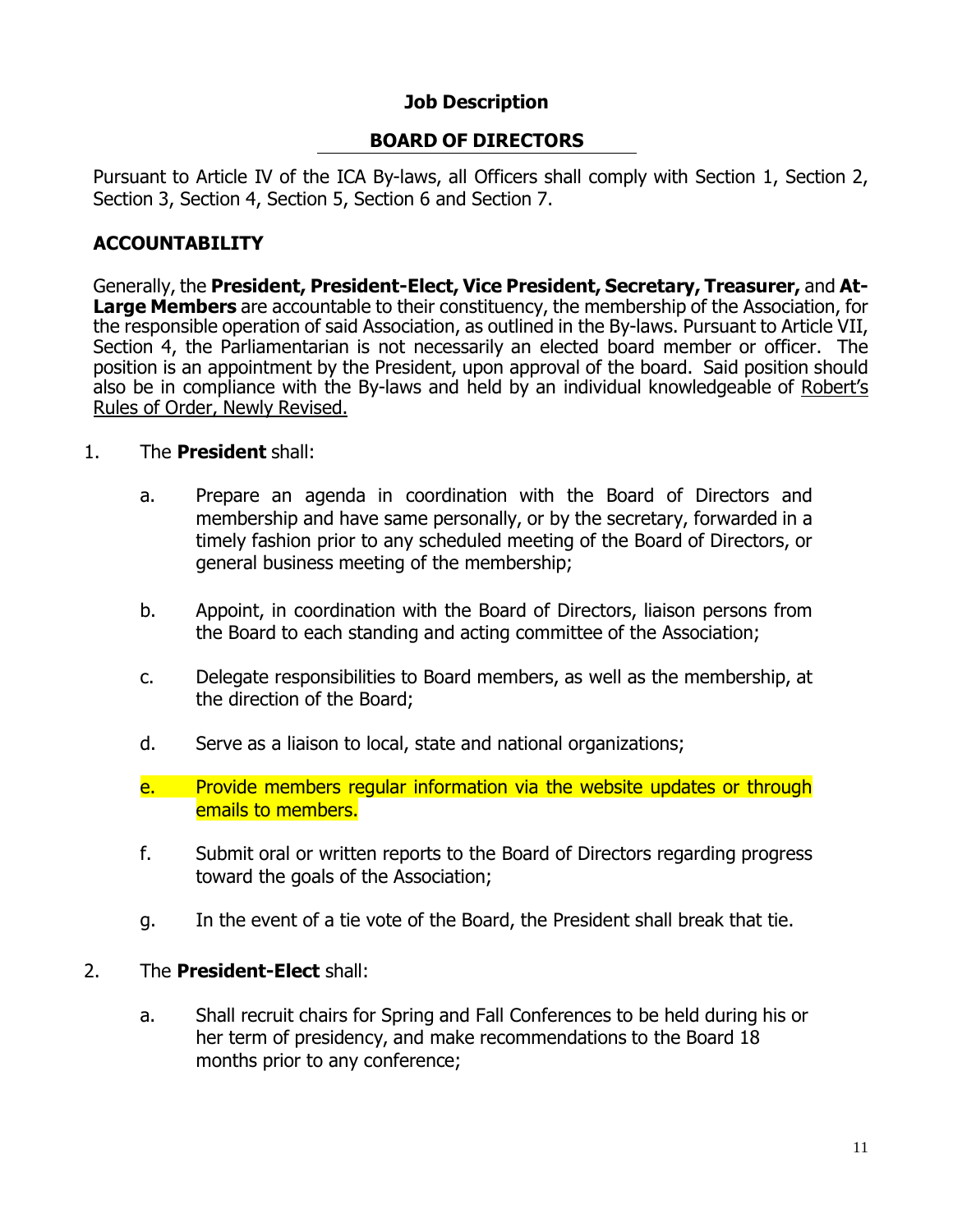- b. May contact national affiliates three months prior to assuming the office of President to enable them to re-route mailings, etc;
- c. Shall serve as general liaison to standing committee(s);
- d. Shall prepare for the office of the Presidency.

#### 3. The **Vice President** shall:

Serve as the coordinator of formal documents of the Association, including the formalization of any changes to the by-laws, Articles, Policies, Job Descriptions or other documents to be reviewed, modified, amended and approved by the Board and/or membership, prior to submission to the Secretary for forwarding.

#### 4. The **Secretary** shall:

- a. Take meeting minutes and distribute in final form a copy to all Board members whether absent or present.
- b. Make every effort to locate a legitimate substitute within the Board and advise the presiding Officer of that replacement in the event the Secretary cannot attend a scheduled meeting of the Board of Directors;
- c. Order letterhead and envelopes as needed;
- d. Compile evaluations in coordination with conference and training committee Chairpersons;
- e. Assist Officers of the Association in preparation and forwarding of communications and to forward documents.

#### 5. The **Treasurer** shall:

- a. Follow all established fiscal standards;
- b. Make recommendations to the Board for changes in fiscal policies;
- c. Inform committee Chairs of fiscal policy and procedures and send copies of payment forms;
- d. Inform the Board of Directors of any deviation in fiscal policy and procedures;
- e. Issue checks in accordance with the established/approved budgets;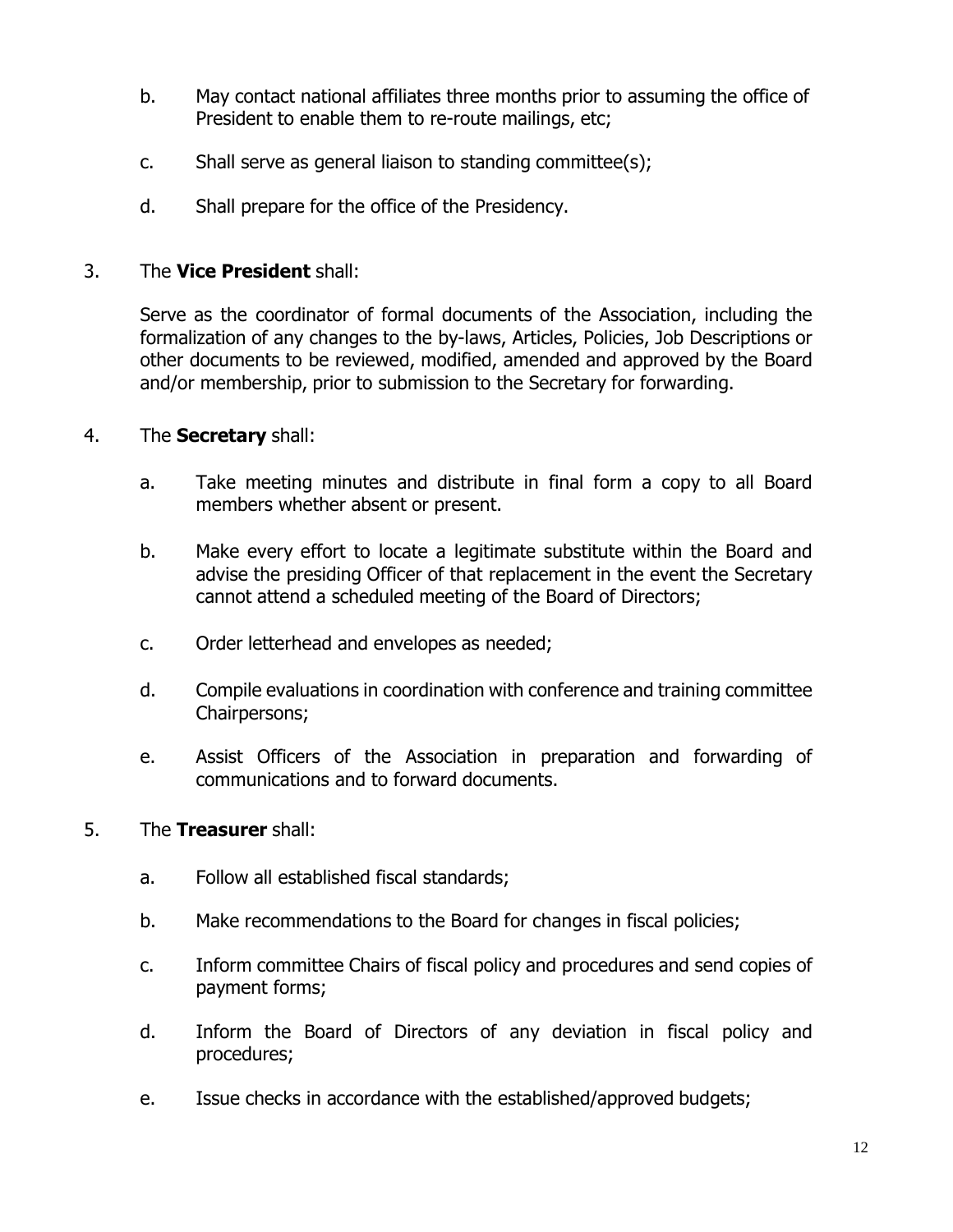- f. Prepare Treasurer's Report to present at Board meetings;
- g. Send a copy of the committee ledger to committee Chairs quarterly (October, January, April and July) to ensure balances are acceptable;
- h. Prepare a quarterly report on committee expenditures/income for review by the Board;
- i. Work with conference Chairs to coordinate a budget (ensure nonprofit, tax exempt status is used where appropriate);
- j. File a form 990 Return of Organization Exempt from Income Tax if gross receipts are greater than \$25,000 (average for three years), due mid-November;
- k. Ensure Statement of Change of Registered Office and Agent of Iowa Corrections Association is filed with the Secretary of State, State of Iowa in July;
- l. Keep copies of all approved budgets and contracts;
- m. Check to ensure monies are invested so as to attain the best rate of return (IIM, straight checking, etcetera);
- n. Provide checkbook to designated person so that bank statements can be reconciled;
- o. Maintain a current inventory of all association property and merchandise;
- p. Process electronic payments.

#### 6. The **At-Large Members** shall:

Act as liaison to the membership, and standing and acting Committees. Assist in communications and fiscal monitoring.

Revised 8/88 Revised March 1995 Revised May 2007 Revised October 2012 Revised February 2013 Revised July, 2021 Reviewed December, 2021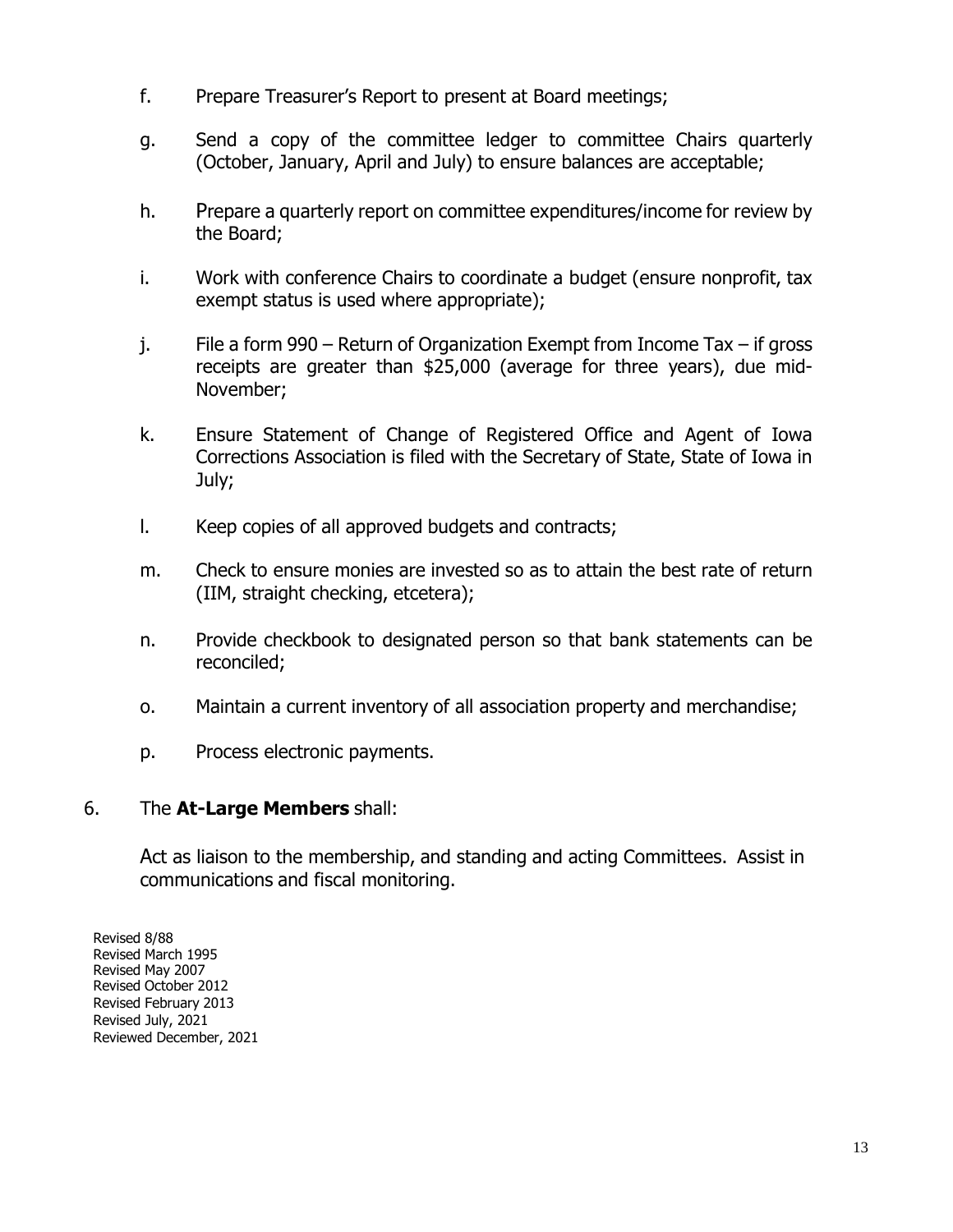# **Job Description**

# **COMMITTEE CHAIRPERSONS**

Pursuant to Article V, Section 3 of the Association By-laws:

#### **Standing Committee Chairs** (generally) shall:

- 1. Report the status of their committees on an as-requested basis to the Board of Directors;
- 2. Maintain a fiscally responsible attitude;
- 3. Submit a budget request to the Treasurer by July 15, following their acknowledgment of nomination;
- 4. Call all scheduled meetings;
- 5. Contact and organize interested Associated members to take part in committee activities;
- 6. Appoint a recorder; maintain and secure records of committee meetings;
- 7. Contact the Treasurer at the beginning of the fiscal year and maintain contact before pursuing major projects, to enhance communications and clarify expectations;
- 8. Encourage committee membership from various parts of the state.

# The **Awards Chairs** shall:

- 1. Through contacts with correctional personnel, solicit eligible Association members to submit nominations for awards;
- 2. Maintain the secrecy of nominees and recipients;
- 3. Coordinate the preparation and formal presentation of the award.

# The **Continuing Education Credits (CEU) Chairs** shall:

- 1. Coordinate with Conference Chairs and/or other committee chairs who are conducting trainings and sessions for the membership;
- 2. Compile all information needed for approval of CEUs from state licensing agencies;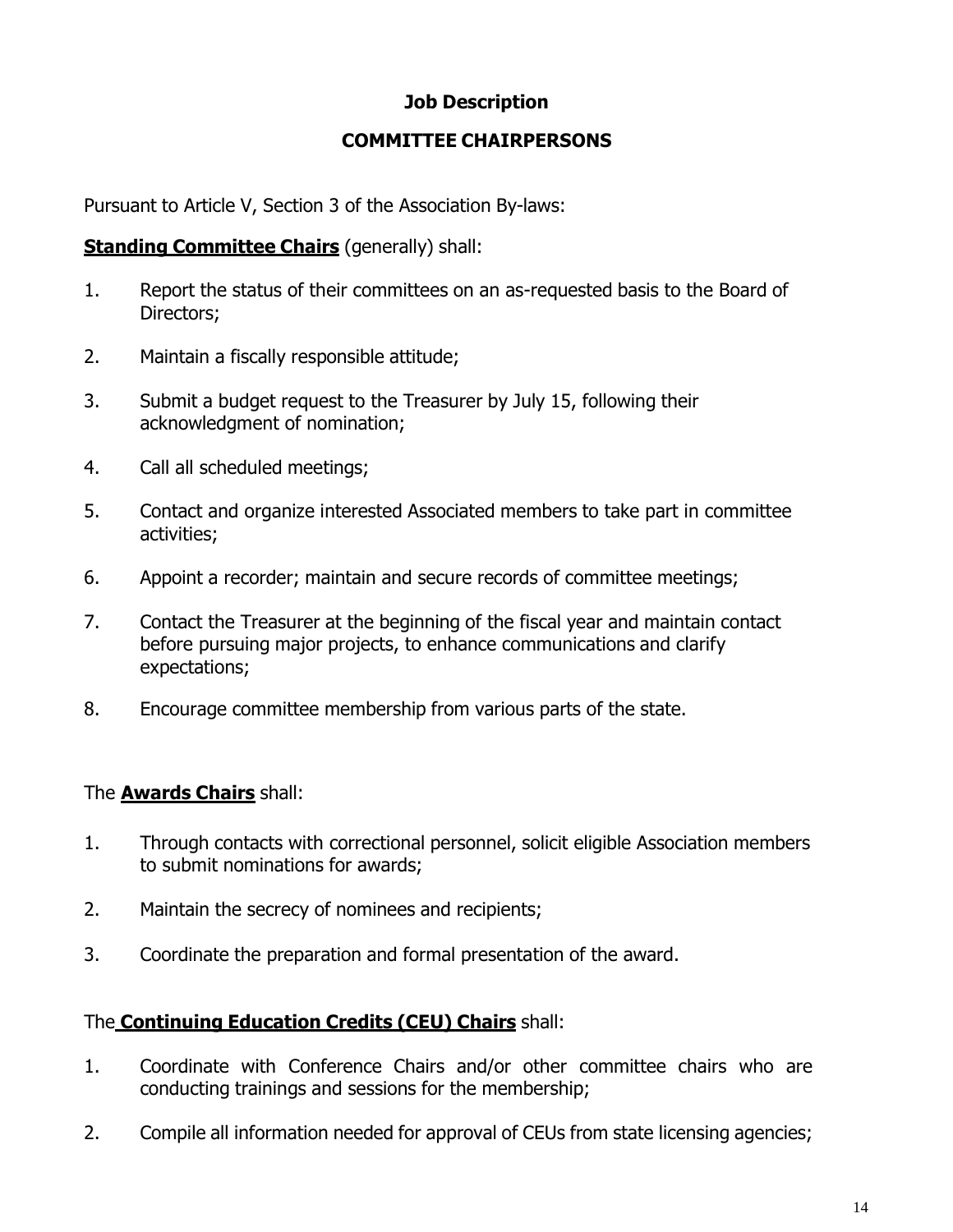- 3. Submit all information to state licensing agencies in accordance to the timeframe required;
- 4. Request payment to Treasurer for licensing fee;
- 5. Prepare sign in sheets for trainings, which include Name and Date of Training, signature lines for attendees and facilitator's signature line;
- 6. Compile evaluations of trainings;
- 7. Prepare and distribute certificates to attendees in a timely manner following the training;
- 8. Compile sign in sheets of training received and copies of the evaluations and send to state agencies granting CEUs.

# The **Elections Chairs** shall:

- 1. Administer the policy of the Association for submission of ballots in accordance with Article IV, Section 2 of the By-laws;
- 2. Prepare the ballot for voting;
- 3. Secure the election procedures at the time of the Spring Conference
- 4. Report the election results to the membership verbally and by publication;
- 5. Monitor the sanctity of the ballot box.

# The **Legislative Issues Chairs** shall:

- 1. Assist in developing a legislative package on an annual basis;
- 2. Identify issues, research, and write proposal drafts to be presented to the membership;
- 3. Finalize the legislative package for printing;
- 4. Distribute the package;
- 5. Make presentations of the package as needed (ongoing);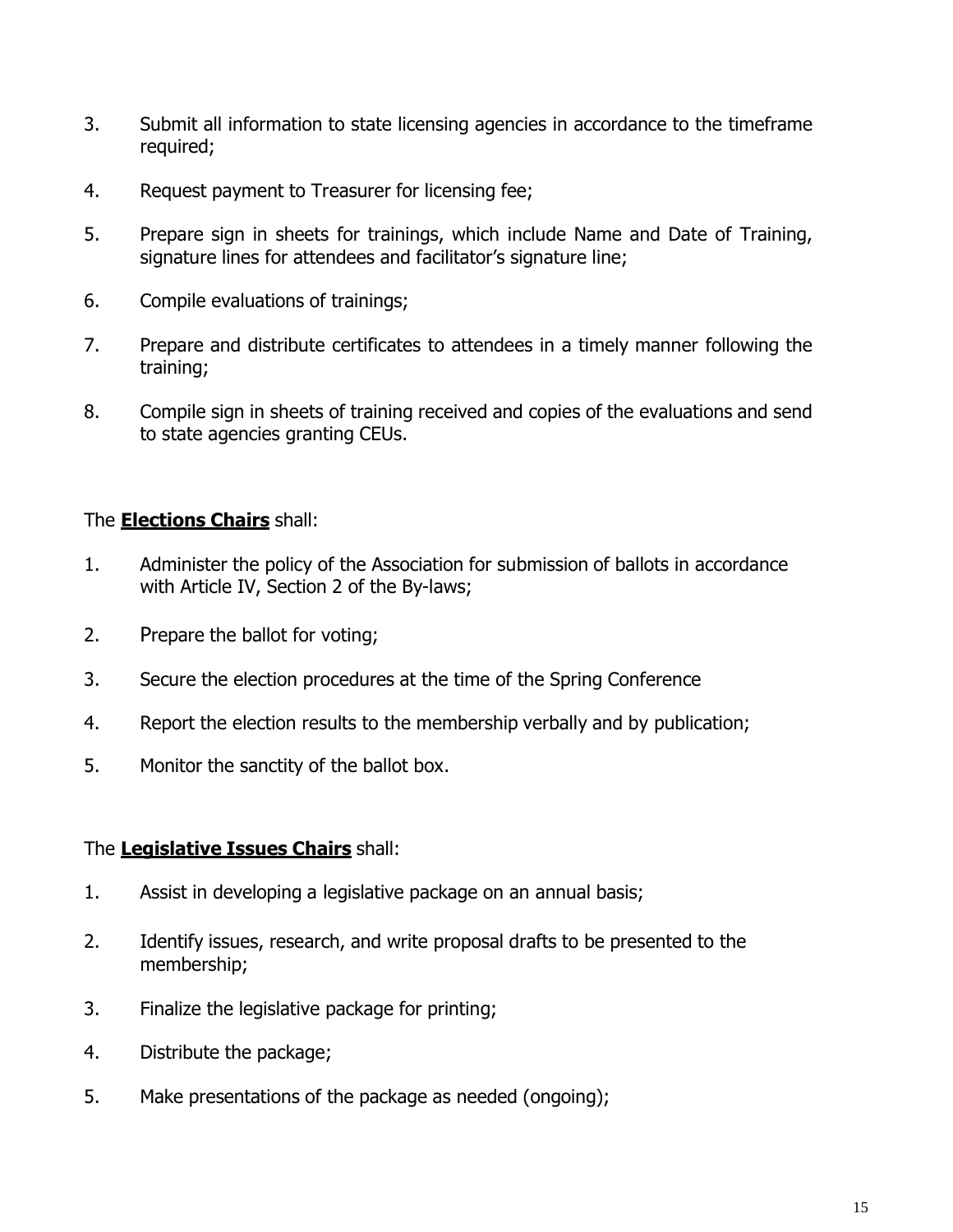- 6. Monitor the legislative process via the Legislative Services Agency, networking with key legislators, etc.;
- 7. Inform the membership of pending legislative issues;
- 8. Assist in sponsoring the ICA legislative breakfast;
- 9. Take part in ongoing networking with criminal justice agencies, collateral agencies, organizations and affiliates;
- 10. Administer Legislative Issues Committee (see Legislative Issues Committee job description).

# The **Membership Committee Chairs** shall:

- 1. Solicit membership for the Association from correctional personnel, students and other interested individuals in and out of the State of Iowa;
- 2. Maintain a list of active ICA members and actively encourage members to renew their membership;
- 3. Coordinate mailings and notifications with other Association chairs;
- 4. Promote membership through innovative programming;
- 5. Forward financial documents to Treasurer in timely fashion;
- 6. Forward membership lists to new chairperson and/or standing chairs in a timely fashion;
- 7. Maintain current membership information and application on the ICA website.

# The **Memorials Chair** shall:

- 1. Prior to the Spring Conference, reach out to Wardens/District Directors/Designees to compile a list of those members, employees of the Department of Corrections, and those employees of the Department of Correctional Services, that have died while employed with the correctional agency or as an active member of Iowa Corrections Association.
- 2. Prepare a memorial script for each of the members/employees that are included on that list.
- 3. Order and provide a memorial item/plaque/etc for each of the persons recognized and give this item, with a laminated script of the memorial, to the family present.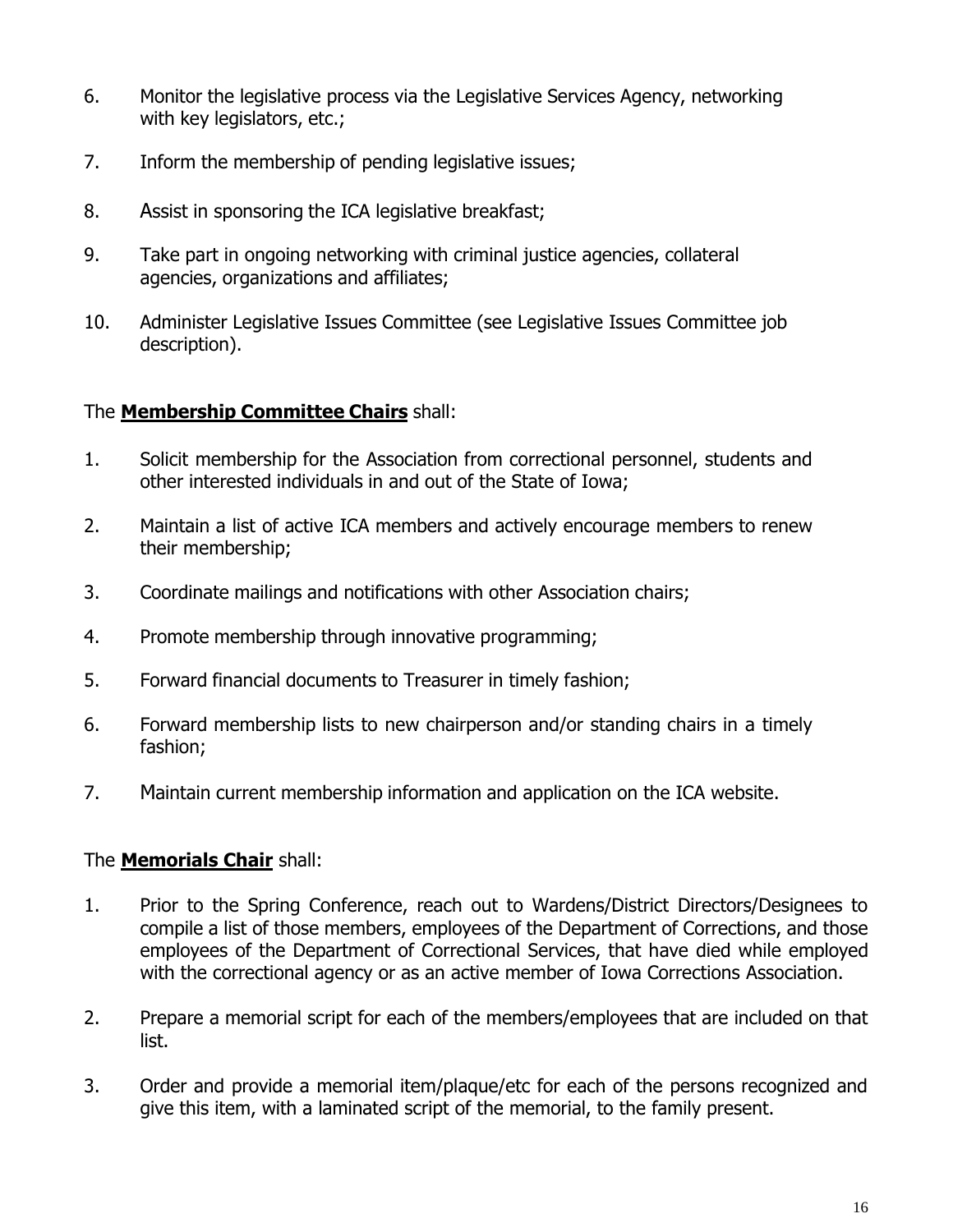- 4. Coordinate with district and institutional liaisons the family members that will be attending and receiving the memorial item. Ensure there is someone designated to meet the family members and show them where to sit. Ensure the conference co-chairs are notified of the number attending the banquet and ensure a table is reserved for the family members attending.
- 5. At the spring conference, present the PowerPoint and read each memorial script for each person recognized.

# The **Merchandise Committee Chairs** shall

- 1. Keep a current inventory of ICA merchandise for sale to membership in order to promote ICA;
- 2. Provide online ordering of merchandise to the extent possible;
- 3. Submit an annual budget for approval;
- 4. Provide the ICA treasurer with an inventory of assets to assist with the filing of an annual report with the Secretary of State as required by the Iowa Nonprofit Corporation Act, Chapter 504A of the Iowa Code.

# The **Multicultural Awareness Committee Chairs** shall:

- 1. Promote affirmative action in the hiring and promotion of minorities within corrections;
- 2. Increase the awareness of ICA members of the unique cultural experiences of minority groups, through the presentation of workshops and other training;
- 3. Promote and encourage minorities to become active in ICA;
- 4. Attempt to identify resources within the Department of Corrections and District Departments of Correctional Services which will serve as liaisons for affirmative action;
- 5. Provide suggestions to the ICA Board of Directors and its various committees for workshops and other training relevant to minority issues;
- 6. Provide an avenue for persons within corrections to express concerns they have regarding either intentional or unintentional actions demeaning to minority groups or individuals in the corrections system.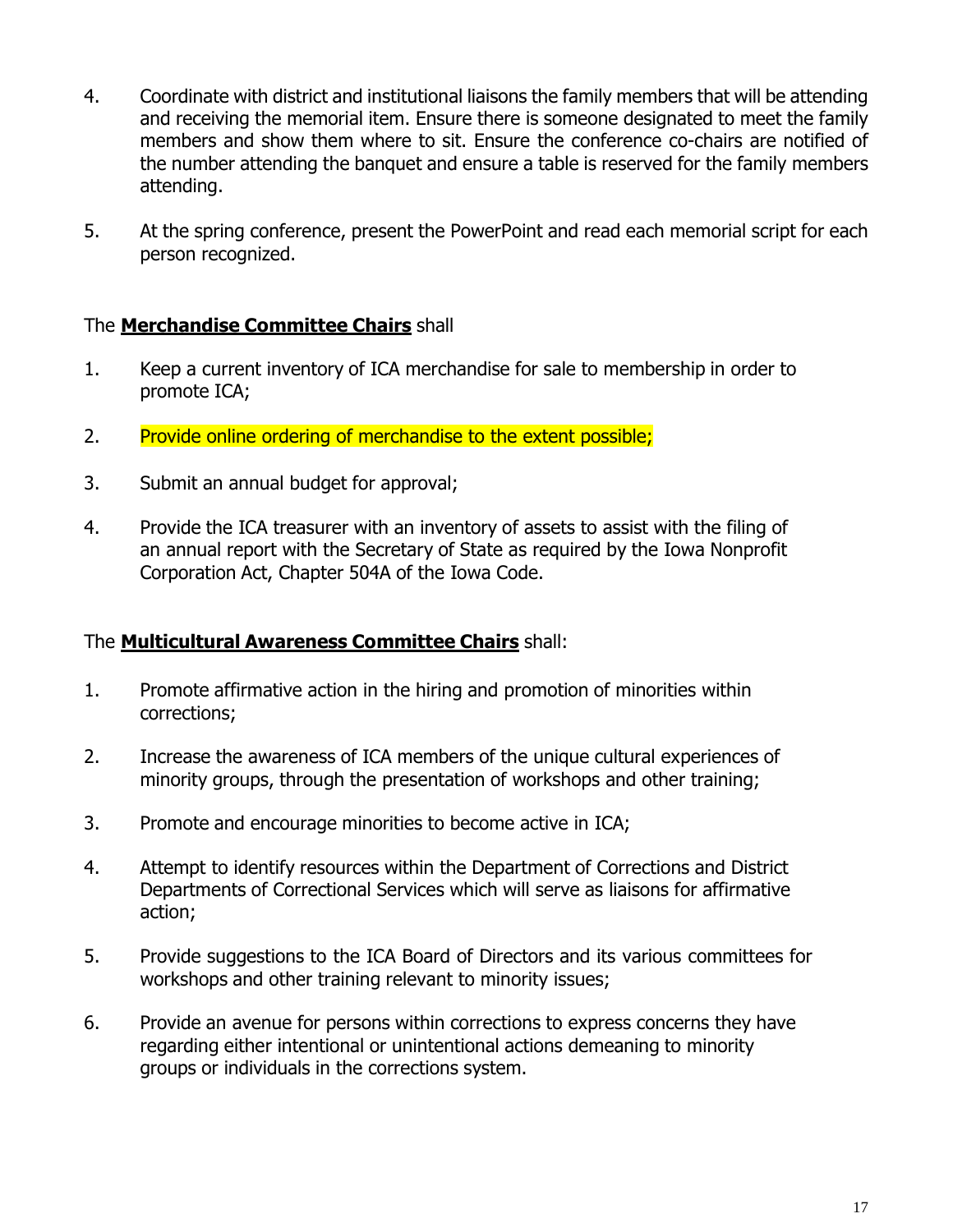# The **Nominations Committee Chairs** shall:

- 1. Through contacts with correctional personnel, including at least one email announcement, solicit eligible Association members to submit nominations for available positions on the Association's ballot (see Article IV, Section 2 of the Bylaws);
- 2. Assist potential nominees in preparation for submitting their names in nomination;
- 3. Forward a list of viable nominees to the Elections Committee no later than sixty (60) days prior to Spring Conference.

# The **Publicity Committee Chairs** shall:

- 1. Encourage ICA membership, participate and support within the organization and the general public;
- 2. Help improve the public's view of corrections through educational programming;
- 3. Prepare and forward news releases, when appropriate, concerning ICA membership, specifically in terms of award recipients and election results;
- 4. Coordinate innovative promotional programming with website information the Rap Sheet and Membership Chairs;
- 5. Utilize the ICA promotional exhibit for use by the Association to publicize goals.

# The **Registration Committee Chairs** shall:

- 1. Monitor online pre-registration and process onsite registration for Spring and Fall Conferences;
- 2. Collect registration and membership **payments** (work with Membership Committee to verify members paying "Membership Registration Fee" are current members) at conferences and balancing monies received at the end of each registration day;
- 3. Forward monies to the Treasurer for appropriate disbursement;
- 4. Collaborate with other committees to ensure that adequate space is allowed in the registration area for other conference functions, specifically in regard to membership promotion, ticket sales, exhibits and elections balloting;
- 5. Provide Conference Chairs with registration information to include numbers in a timely manner when requested.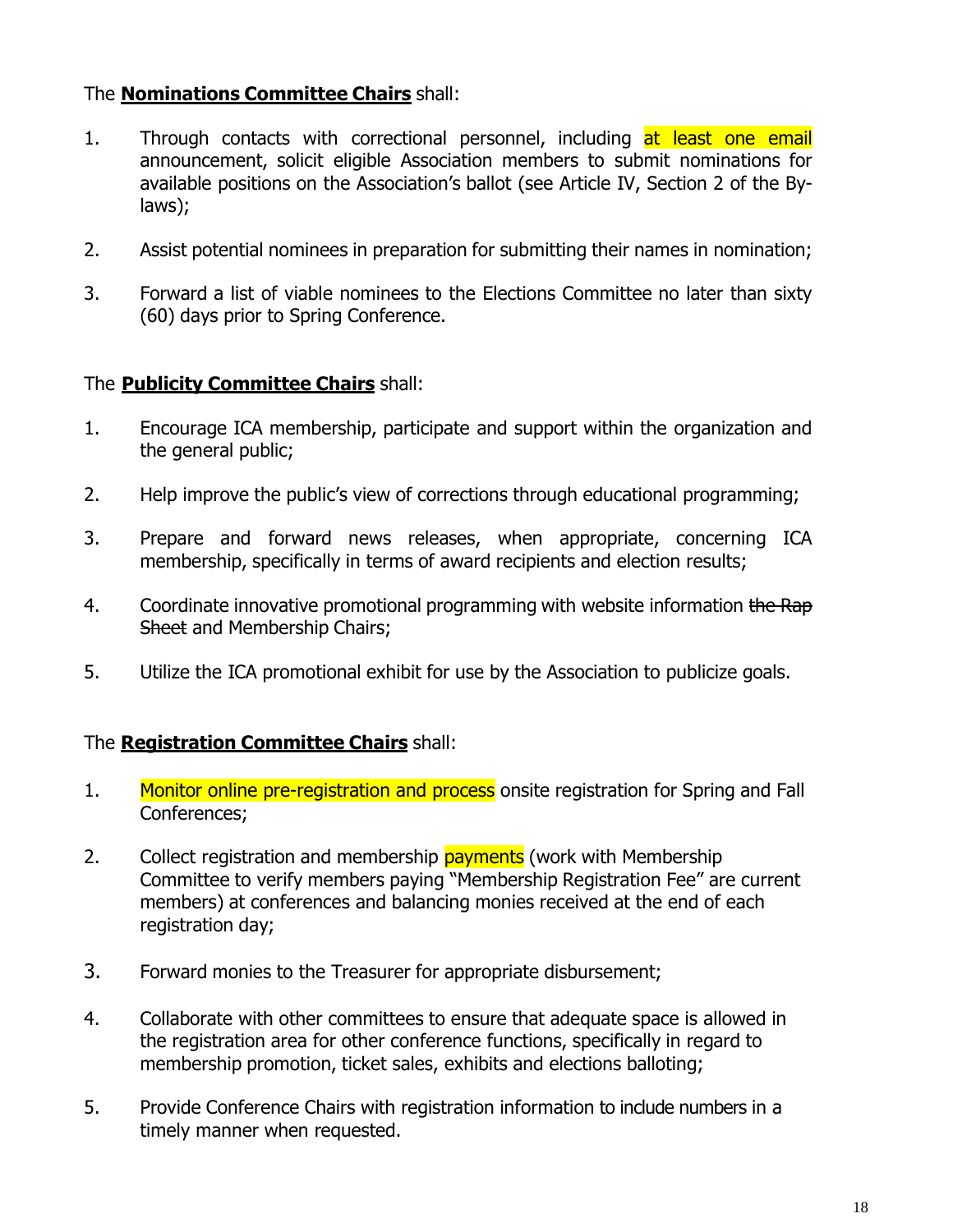# The **Training and Workshop Committee Chairs** shall:

- 1. Assess the training needs of the members and correctional employees;
- 2. Encourage ICA membership at all training and Workshop Committee functions;
- 3. Conduct surveys regarding training needs;
- 4. Solicit input from the training officers of the judicial districts and institutions at annual meetings;
- 5. Organize and advertise workshops based on current needs;
- 6. Compile evaluations in coordination with conference and training committee Chairpersons and compile workshop evaluations;
- 7. Administer the scholarship program according to the Scholarship Guidelines policy.

# The **Vendor Committee Chairs** shall:

- 1. Solicit vendor contracts through local and national contacts;
- 2. Solicit vendor representation for the Spring and Fall Conferences;
- 3. Work with the Spring and Fall Conference planning committee co- chairs;
- 4. When possible, represent the Association at national conferences and attempt to attract vendors to local conferences.

# The **Website Committee Chairs** shall:

- 1. Provide general information to the public about the association;
- 2. Maintain website with current information;
- 3. Post information submitted by committee chairs regarding upcoming ICA events;
- 4. Forward questions or feedback received from the website to the appropriate board member or committee chair.